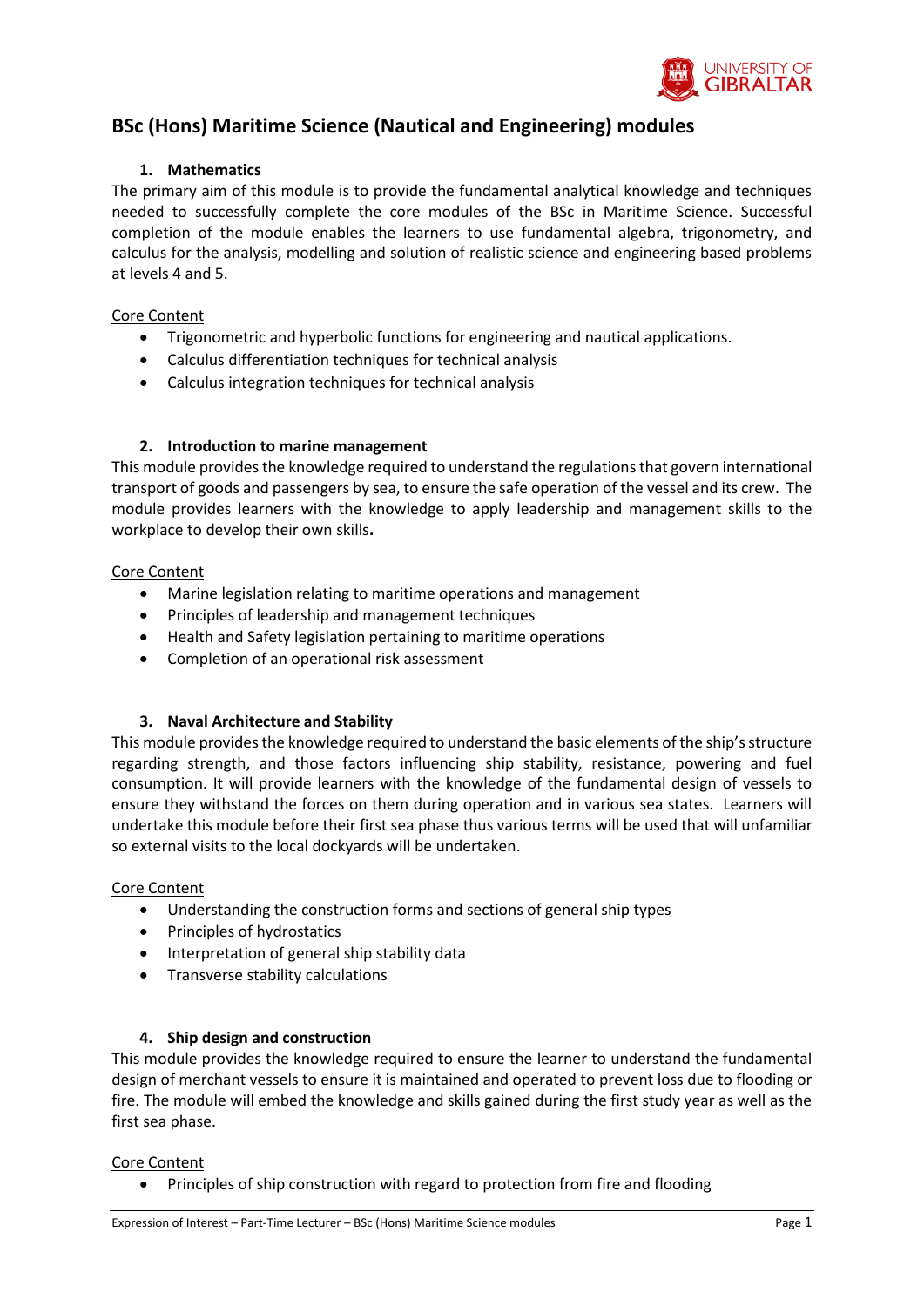

- Principles of ship construction to resist sea and cargo loading stresses
- Maintaining the strength of the ship structure through protection and inspection
- Ship design for contrasting specific duties of operation

## **5. Leadership and management**

This module provides the knowledge required to manage and develop the safe and efficient operation of the vessel's officers and its crew. The module is aligned to the Leadership and Team Working Skills of Tables A-II/1 and A-III/1 of the STCW Code, as well as the Leadership and Managerial Skills of Table A-II/2 and A-III/2 of the STCW Code, as amended. The module will embed the knowledge and skills gained during the first study year as well as the first sea phase, and enable learners to reflect on their own observations of management styles seen during the first sea phase.

## Core Content

- Principles of personnel management theory
- Resource management, including leadership and team working skills
- Managing quality assurance systems
- Auditing and reporting on quality assurance systems

## **6. Navigation B**

This module aims to develop the learners' knowledge of the instruments, publications and processes required to successfully fix the ship's position and calculate compass errors using a range of celestial bodies. It will also introduce the learner to the theory and principles of celestial navigation, so they develop their understanding of the reasoning behind the processes, thus allowing them to successfully apply their underpinning knowledge at sea. The module further aims to provide an understanding of the general theory on the cause of tides, which includes calculations involving times and heights of tides worldwide.

#### Core Content

- Use and maintenance of relevant precision instruments.
- Principles and concepts of the celestial sphere to navigation techniques.
- Using celestial objects to find gyro and magnetic compass errors.
- Position fixing using a range of celestial navigation techniques.
- Theory of tides

# **7. Cargo Operations B and Stability**

This module aims to provide the learner with an understanding of the principles of hydrostatics and statical stability together with and understanding of the application of the principles of transverse and longitudinal stability to establish a vessel's list, trim and draught. The learner will also have the ability to apply the theories and factors affecting stability and trim and analyse and appraise the factors affecting stability at moderate and large angles of heel. This module also provides the learner with an understanding of the processes and procedures involved when stowing and securing dry cargoes, stores and equipment, together with an understanding of the processes and procedures adopted when handling of gas, liquid and chemical cargoes. The module also enable learner to examine the planning and operational procedures for passenger operations.

#### Core content

- Theories affecting ship's stability.
- Trim and stability calculations.